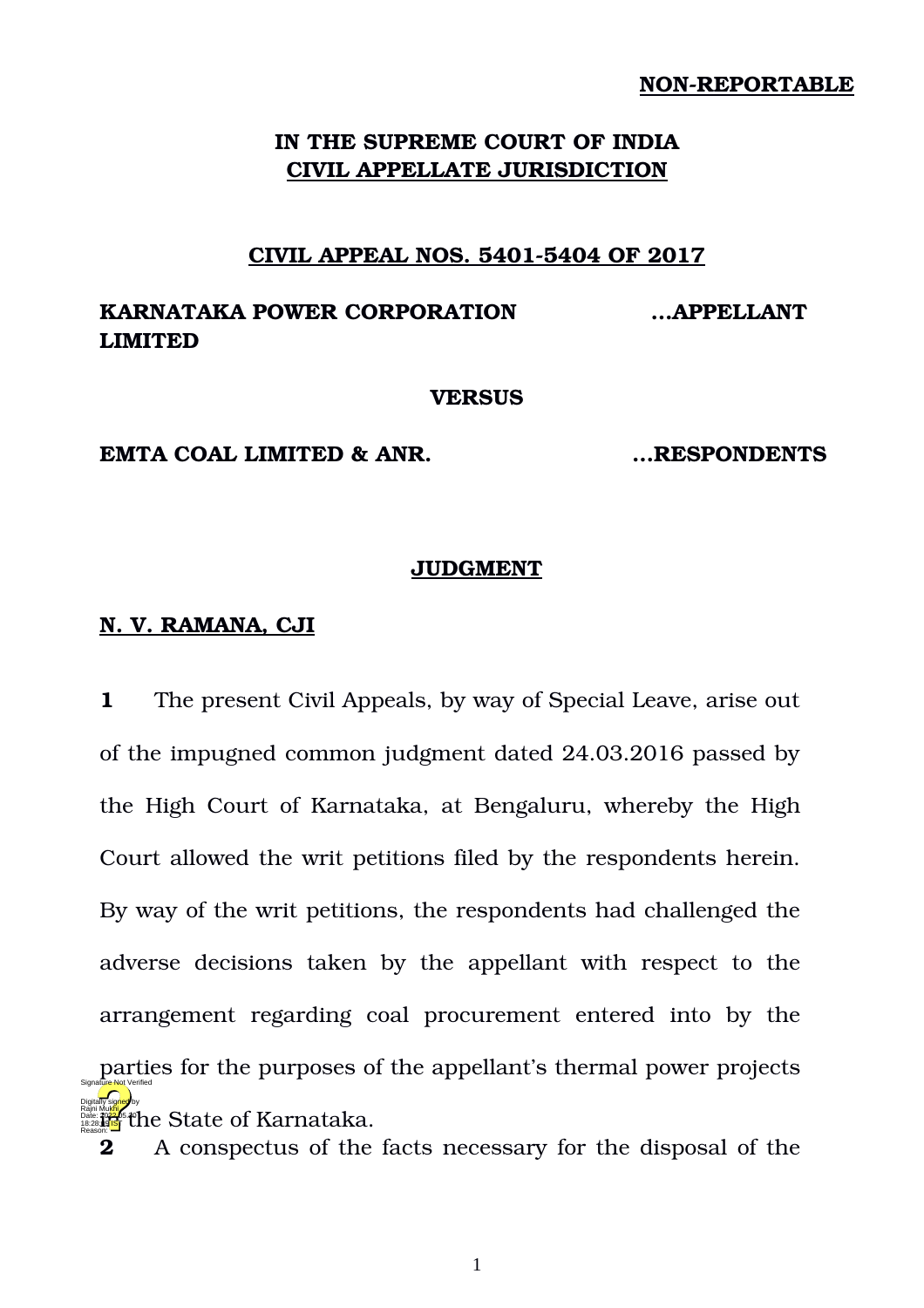present appeal is as follows: the appellant was allotted coal mines by the Union of India for captive consumption for their thermal power projects in the State of Karnataka. In 2002, M/s EMTA Coal Limited (hereinafter, "**EMTA**") was selected to form a joint venture with the appellant for the development of the mines, and the supply of coal to the said power projects. After setting up of the joint venture Karnataka EMTA Coal Mines Limited (in short, "**KEMTA**") by the appellant and EMTA, all three companies entered into various contracts for development of the coal mines and supply and delivery of coal.

**3** The above arrangement progressed without any dispute, until the Comptroller and Auditor General of India (in short, "**CAG**") submitted a report for the year ending March 2013, wherein it was observed that minimum quantity of coal rejects should be 10% per centum of the total production, valuing Rs. 52,37,00,000 (Rupees fifty two crore thirty seven lakh). At the first instance, the appellant raised objections to the CAG report stating that quantification of the coal rejects should be based on actuals, *i.e.*, the quantity of coal actually sent to the washery and the quantity of coal dispatched thereafter to the thermal power stations, after processing. The appellant specifically indicated that quantification of the coal rejects in the CAG report was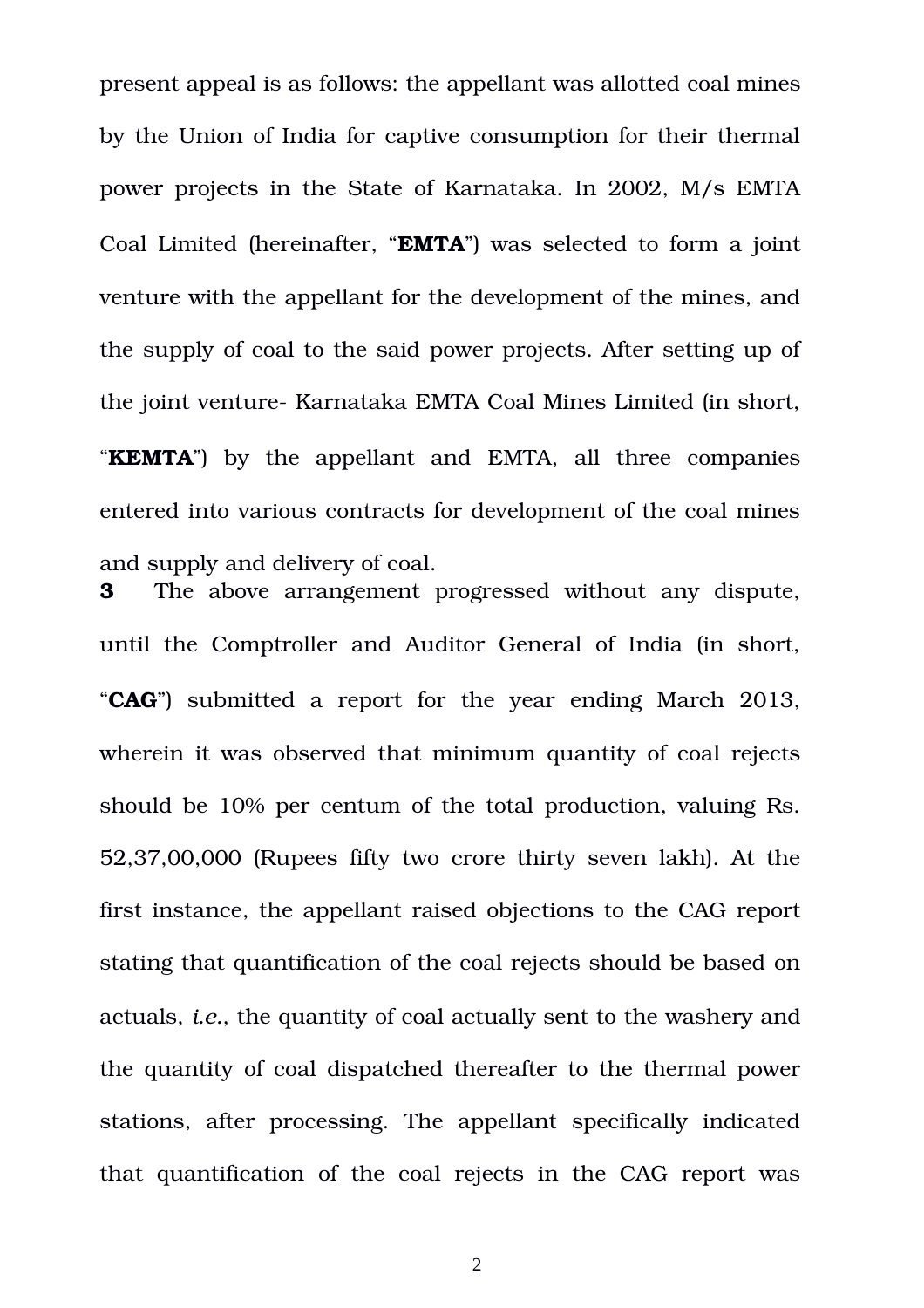erroneous. However, despite the said objections raised by the appellant, the CAG finalized its report which was made available to the appellant.

**4** It was only after receipt of this report that the appellant demanded reimbursement of Rs. 52,37,00,000 (Rupees fifty two crore thirty seven lakh) from KEMTA by demand letters dated July 31, 2014 and December 24, 2014. These two demand letters were impugned by the respondents in Writ Petition Nos. 2995 2996 of 2016 before the High Court of Karnataka.

**5** Parallelly, it appears that a dispute subsisted between the respondents and the appellant regarding certain deductions made by the appellant on bills payable to KEMTA on account of washing charges which was based on the quantification by the CAG. The said deductions were challenged by the respondents vide Writ Petition Nos. 2997 and 2998 of 2016 before the High Court of Karnataka whereby the respondents additionally sought refund of Rs 59.78 crores (Rupees Fifty Nine Crores Seventy Eight Lakhs) with interest at the rate of 18% p.a. from 30.06.2012.

**6** The above writ petitions were heard together by the High Court of Karnataka. *Vide* the impugned judgment, the High Court of Karnataka allowed the said writ petitions and, *inter alia,* directed the appellant to not initiate recovery from the respondents solely on the basis of the CAG report dated March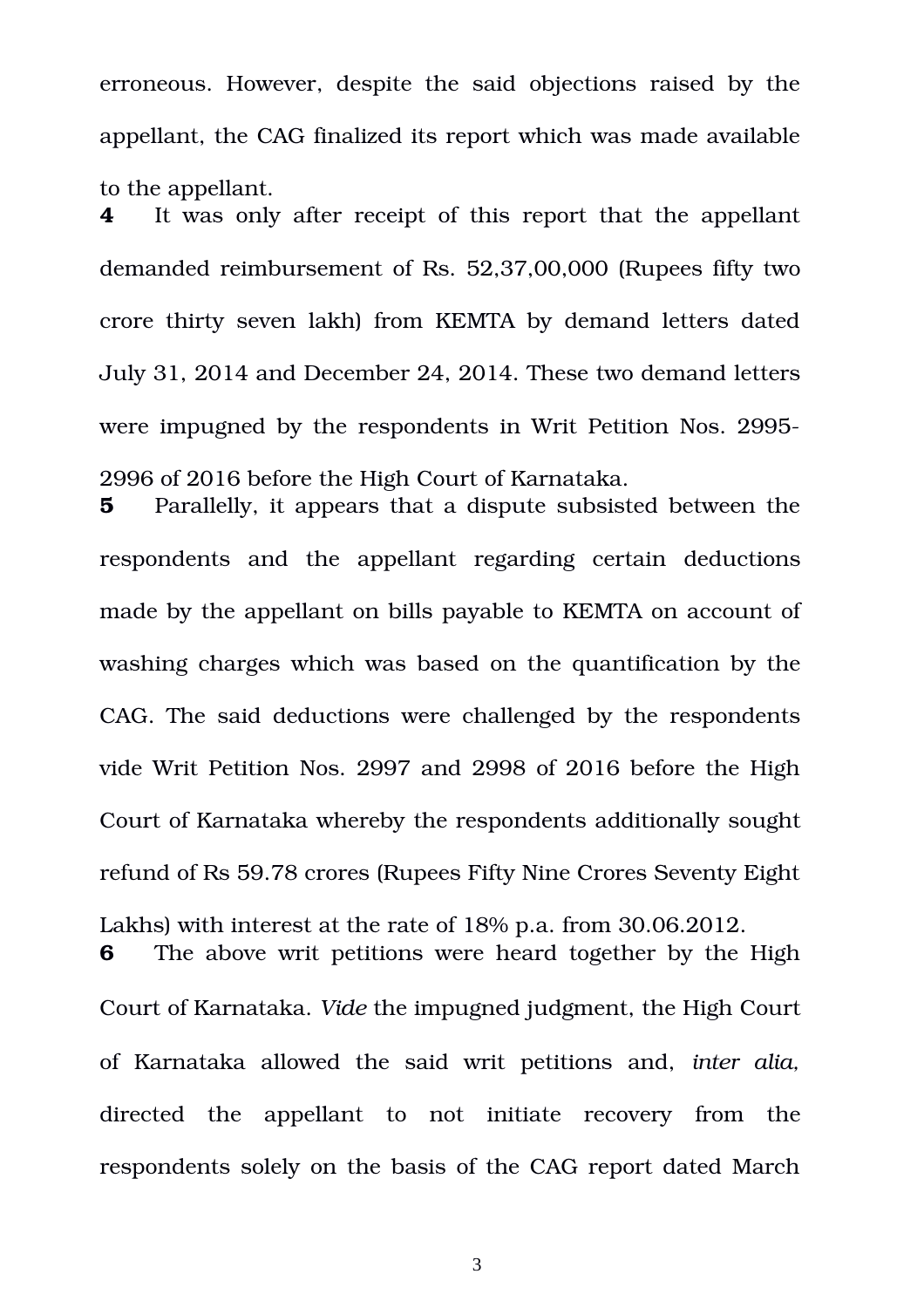2013 and held that the respondents would be entitled to receive reimbursements for deductions made by the appellant from the bills.

**7** Aggrieved by the above, the appellant has filed the present appeal by way of special leave under Article 136 of the Constitution.

**8** The primary submission of the learned senior counsel appearing on behalf of the appellant is that the High Court granted the relief without adjudicating the disputes between the parties or properly appreciating the facts in issue.

**9** On the other hand, learned counsel for the respondents supports the impugned judgment and submits that no grounds are made out by the appellant for this Court to interfere in the present matter in exercise of its powers under Article 136 of the

**10** Heard the counsel for the parties, and perused the material

Constitution.

**11** It appears that one of the grounds raised by the appellant in

the present case relates to whether the High Court has correctly

exercised its discretion in entertaining the subject writ petitions.

Although this ground was initially raised by the appellant before

on record.

the High Court, it appears that it was not pressed at the time of

**12** It is worth noting that this Court has already held that in

final hearing, as recorded in the impugned judgment.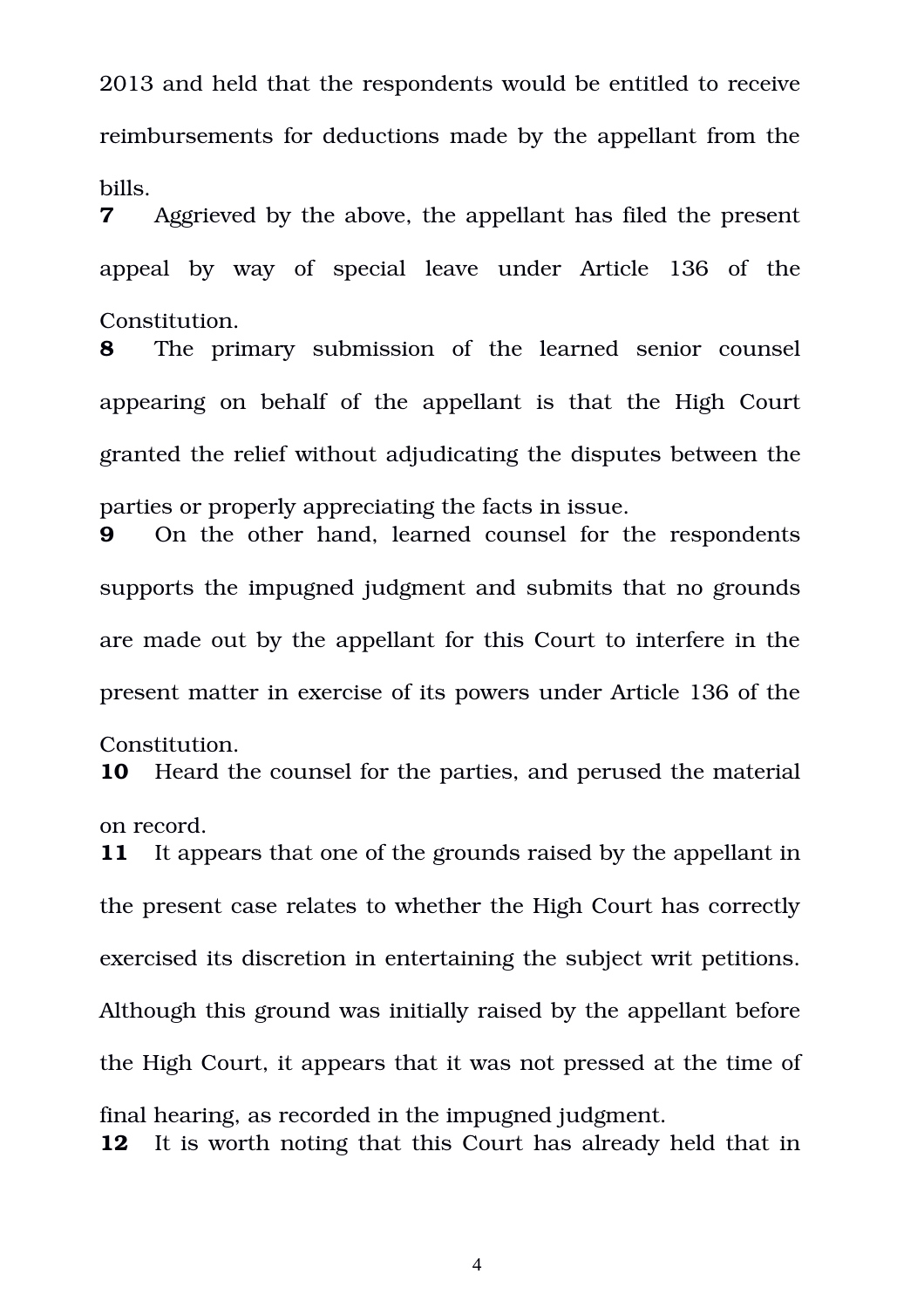matters pertaining to a state instrumentality, a writ may be maintainable in matters concerning contractual disputes in certain circumstances. While there is no bar on the maintainability of such writ petitions, the discretion lies with the High Courts as to whether to exercise the said jurisdiction or not. This Court has elaborately discussed the principles that must guide the High Courts while deciding whether to exercise their writ jurisdiction in contractual disputes between a State and a private party in a catena of judgments. [*See ABL International Ltd. v. Export Credit Guarantee Corpn. of India Ltd.***, (2004) 3 SCC 553;** *Joshi Technologies International Inc. v. Union of*

## *India***, (2015) 7 SCC 728**]

**13** However, we are not inclined to delve into the issue of whether the High Court's exercise of writ jurisdiction was appropriate, due to the peculiar facts and circumstances of the present case. The present matter pertains to a tender that was awarded by the appellant to EMTA nearly twenty years ago, in the year 2002. The CAG report that appears to have been the starting point for the entire dispute between the parties is dated March, 2013, close to a decade back. In such circumstances, to even advert to arguments on the maintainability of the writ petitions would be unjust to the parties involved.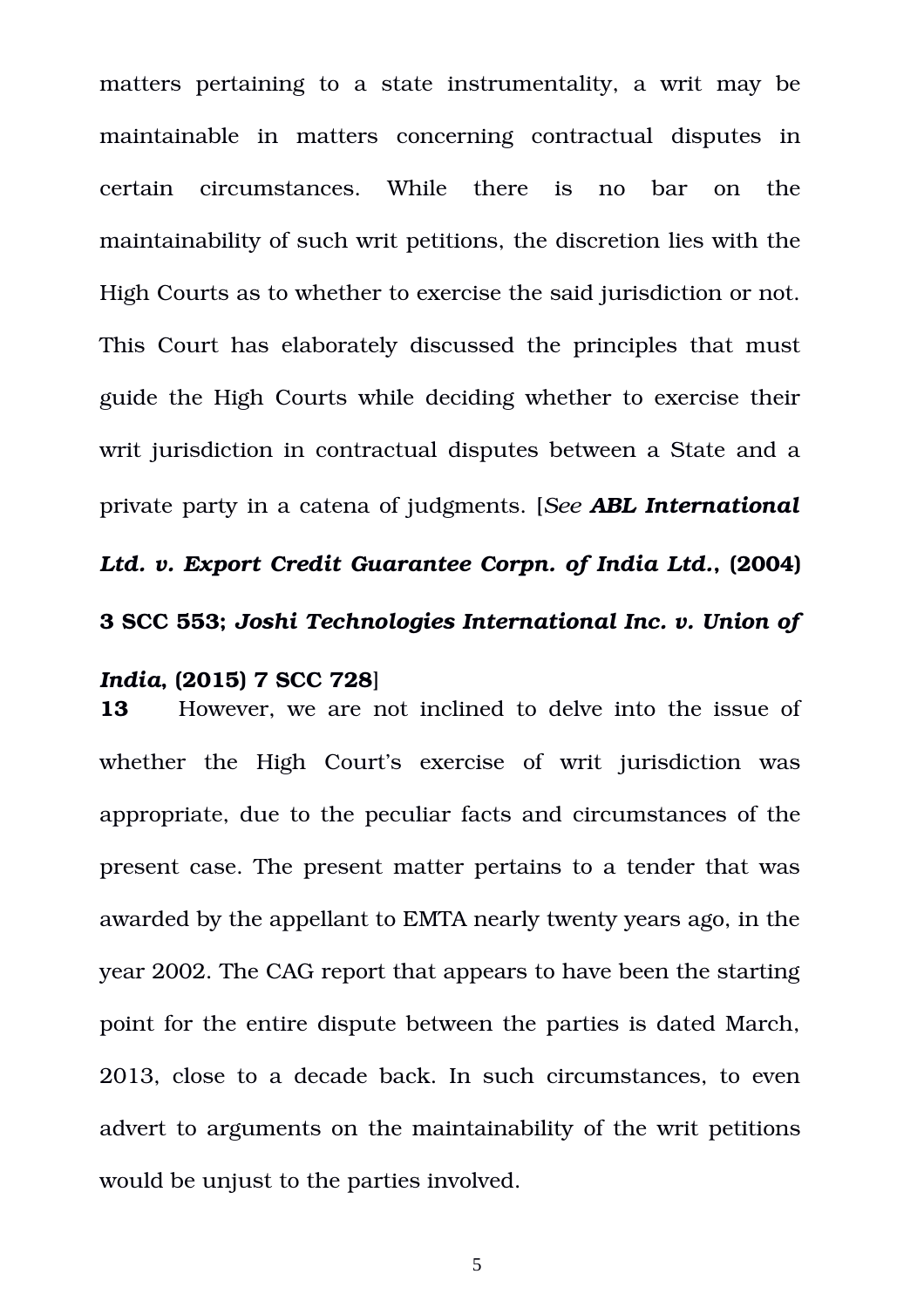**14** Coming to the merits of the appeal, from the facts, it appears that in the first instance, when the CAG report was first submitted, the appellant itself had raised objections to the quantification of coal rejects arrived at by the CAG. However, when the audit objections were rejected by the CAG, and the final report was made available, the appellant demanded reimbursement from KEMTA based on the same CAG report to which it had filed objections. Such a change of stand by the appellant has not been sufficiently explained.

**15** Additionally, a bare perusal of the clauses contained in the various agreements entered into between the parties does not indicate that such deductions could be made for the purposes of washing charges. There does not appear to be any specification laid down as to the method required to be adopted for washing of coal.

**16** No material has been placed on record by the appellant to suggest that there was ever any problem with respect to the quality of coal being supplied by KEMTA to the appellant. Rather, the impugned order suggests that coal supplied by KEMTA was utilized by the appellant in its thermal power plants in order to generate electricity.

**17** Taking into consideration the above facts and circumstances, we are of the opinion that no material has been